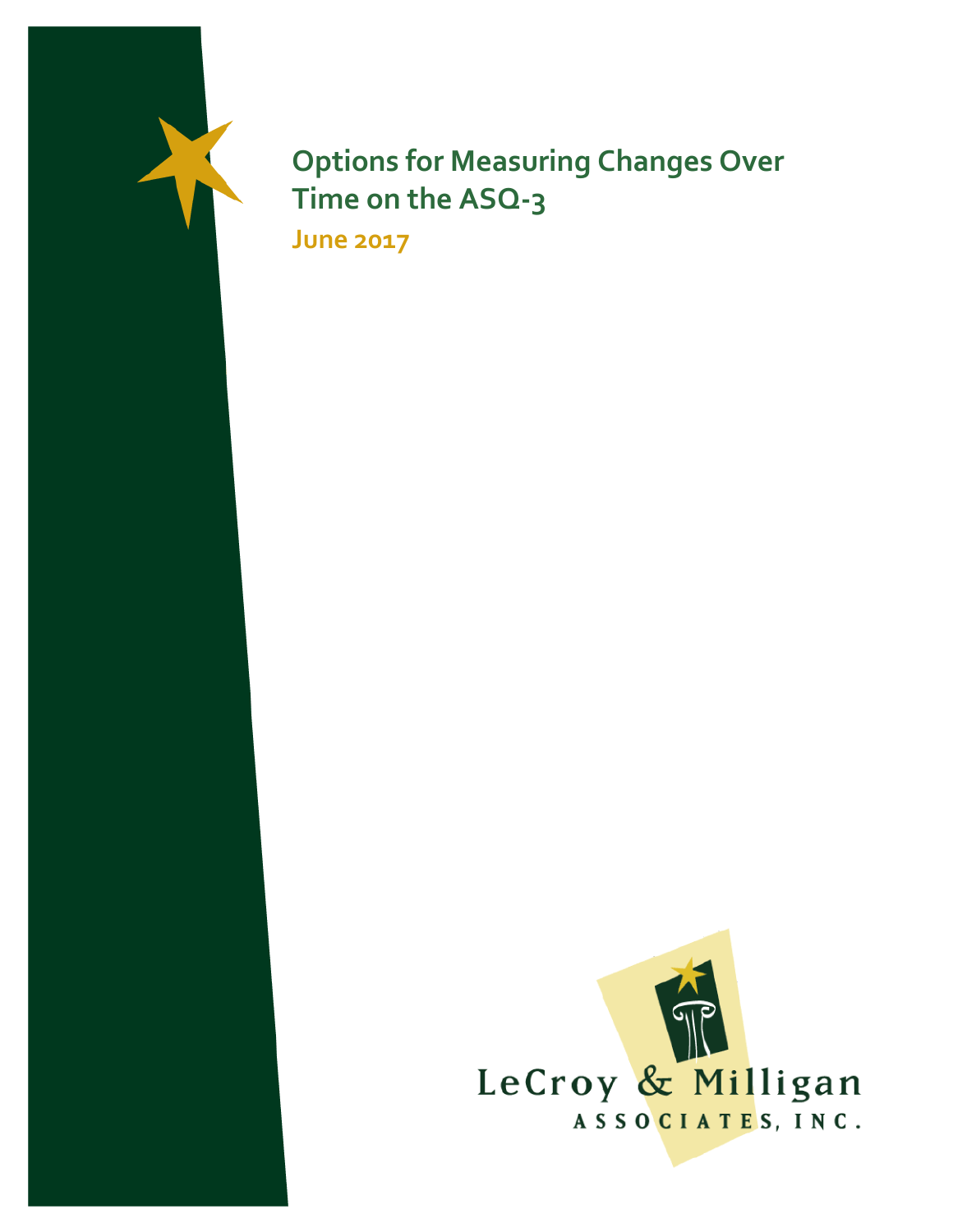### **Options for Measuring Changes Over Time on the ASQ-3 June 2017**

#### **Submitted to:**

Chapin Hall University of Chicago 1313 E 60th Street Chicago, IL 60637 Ph: (773) 256-5127 [www.chapinhall.org](http://www.chapinhall.org/)

#### **Submitted by:**

LeCroy & Milligan Associates, Inc. 2002 N. Forbes Blvd. Suite 108 Tucson, AZ 85745 Ph: (520) 326-5154 Fax: (520) 326-5155 [www.lecroymilligan.com](http://www.lecroymilligan.com/)



#### **Acknowledgments:**

The research team for this project would like to thank Chapin Hall for the opportunity to investigate options for the ASQ-3. The research team includes Darlene Lopez, MA, ABD, Craig LeCroy, PhD., Michele Schmidt, MPA, and Greg Goodman, MS.

#### **About LeCroy & Milligan Associates:**

Founded in 1991, LeCroy & Milligan Associates, Inc. is a consulting firm specializing in social services and education program evaluation and training that is comprehensive, research-driven and useful. Our goal is to provide effective program evaluation and training that enables stakeholders to document outcomes, provide accountability, and engage in continuous program improvement. With central offices located in Tucson, Arizona, LeCroy & Milligan Associates has worked at the local, state and national level with a broad spectrum of social services, criminal justice, education and behavioral health programs.

#### **Suggested Citation:**

*Options for Measuring Changes Over Time on the ASQ-3*, LeCroy & Milligan Associates, Inc. (2017).

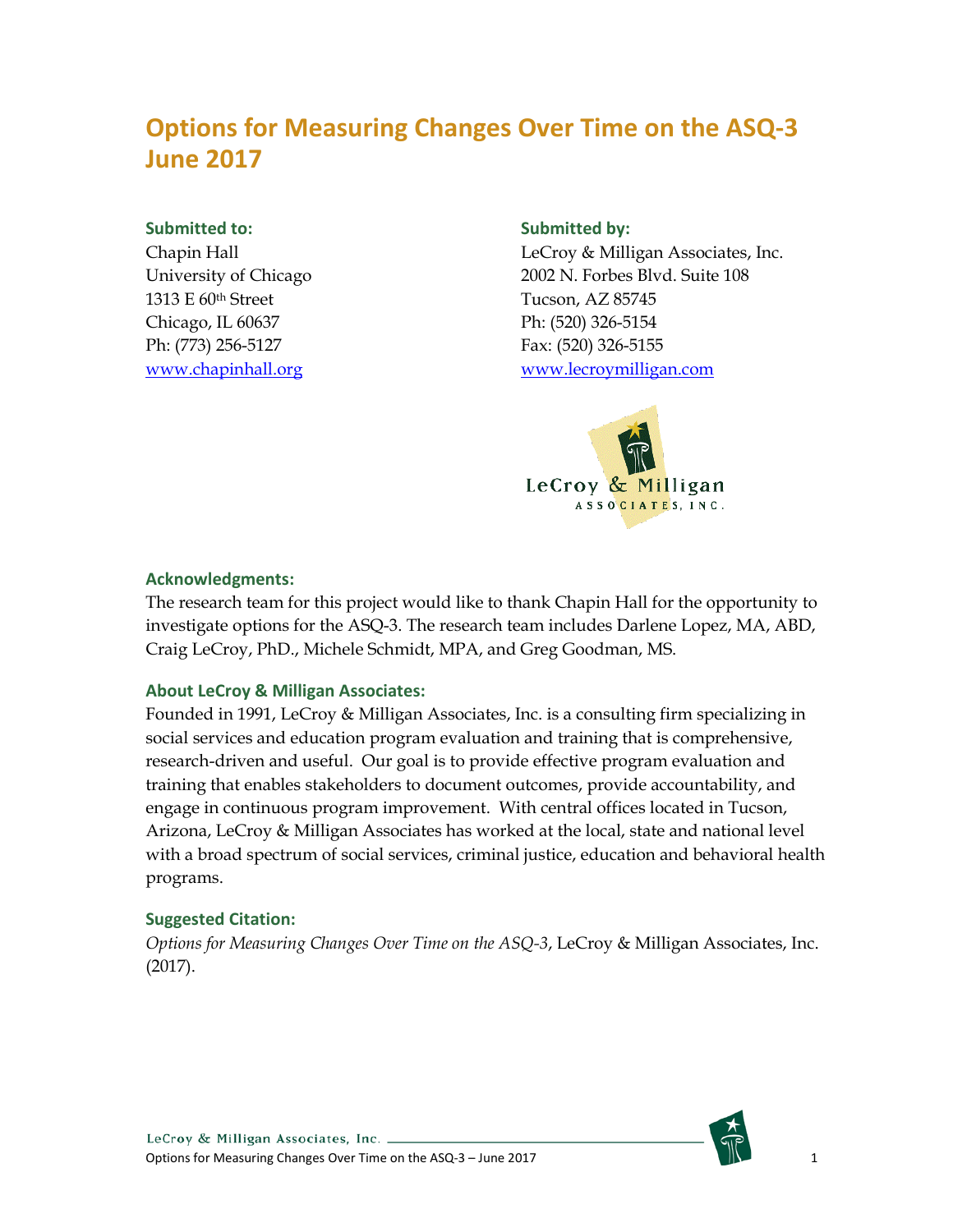## Introduction

The purpose of this study is to determine the potential of the Ages and Stages Questionnaire, Third Edition (ASQ-3, [http://www.agesandstages.com\)](http://www.agesandstages.com/) as an outcome measure for child development. The ASQ-3 is designed as a screening tool for developmental delays to be used with children aged 2 months to 60 months (Squires, et al., 2009). The ASQ-3 is used by many home visiting programs [\(http://agesandstages.com/about-asq/who-uses-asq/\)](http://agesandstages.com/about-asq/who-uses-asq/) as it is an easy tool to use with parents and gives parents an opportunity to be directly involved in helping determine the developmental level of their child. Other child development tools often require trained observers and are costlier in terms of licensing and personnel time. This study in conjunction with other research can be used to determine the potential use of the ASQ-3 for tracking a child's developmental progress in addition to its use as a screening tool.

## Methods

The ASQ-3 questionnaire consists of 30 developmental items in five domains of child development: communication, gross motor, fine motor, problem solving and personal-social. There are six questions in each domain and the parents indicate ''yes'' (10 points), ''sometimes'' (5 points) or ''not yet'' (0 points) for their child's ability to perform a task. Each domain score is the sum of the individual items with a mean adjusted value for one or two missing questions within a domain. The domain score is then compared with established screening cut-off points, and is coded as "typical", meaning there are no developmental concerns, "questionable", meaning that the child should be monitored for possible delays, and "delayed", meaning that a refer should be given for the child for developmental assistance. In addition to the five domains, there is an additional set of questions called "Overall" with yes/no questions and a place for parents and providers to write additional comments. The overall section provides useful information when referrals are made, but is not included in the scoring of the domains or ASQ-3 as a whole.

This study used ASQ-3 scores from 215 children given at 6, 9, and 12 months of age who were receiving home visiting services through Healthy Families Arizona. As part of the agreement to use the data for this study, no demographic information was used in this study, only an identification number to match the 6, 9, and 12 month ASQ-3 forms to a specific record. The ASQ-3 forms received are exactly as

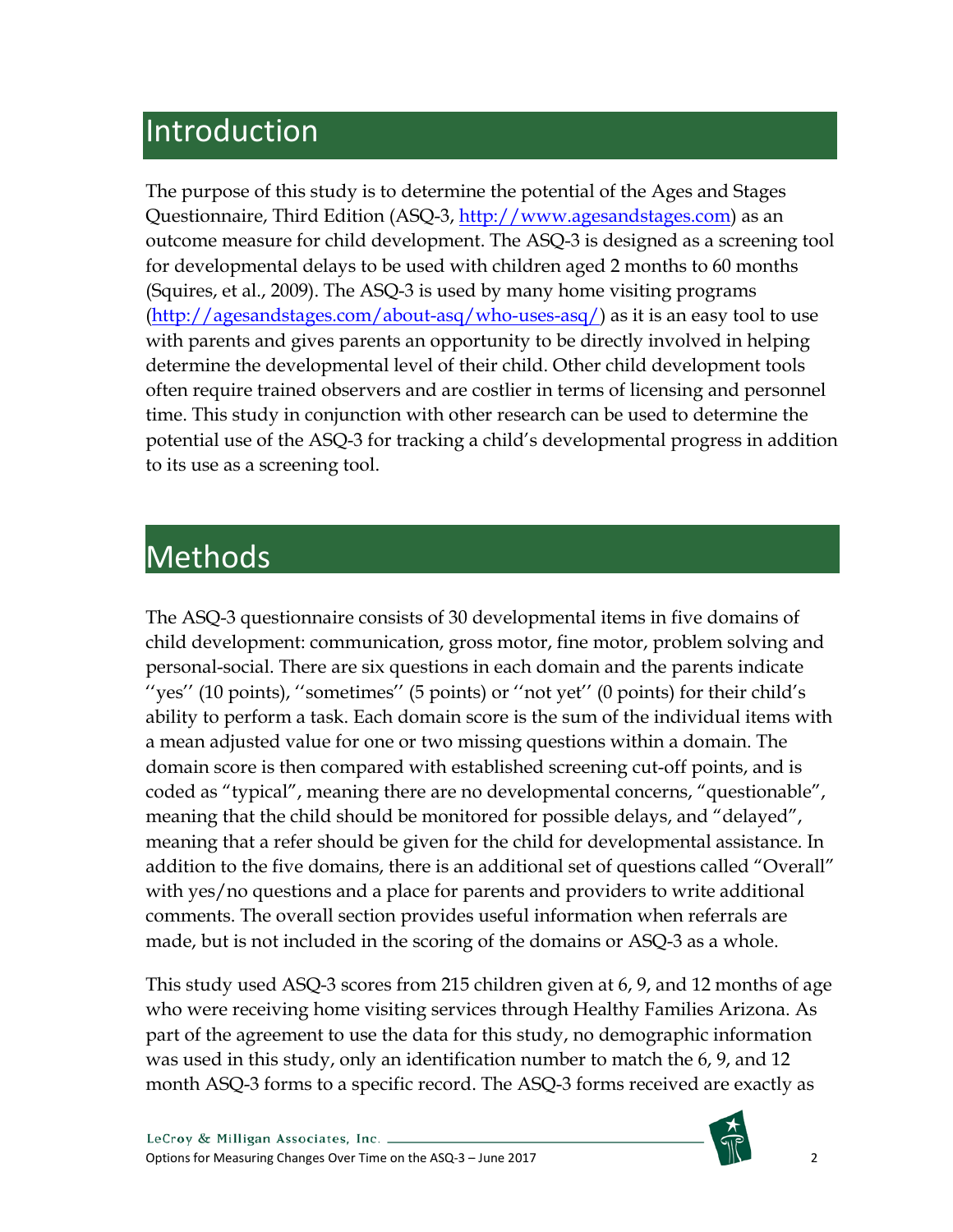the parent completed them, no trained staff or researchers collected the data. Because the forms are completed by the parents and not a professional, there were forms where some parents skipped questions. If only one or two questions in a domain were missing the mean of the other questions was used to replace the skipped questions to create a domain score as described by the ASQ-3 User Manual (Squires, et al., 2009). For domains with three or more skipped questions, the domain score was not calculated. See Table 1 for a description of the missing data, and useable sample sizes for each domain and time point of the ASQ-3.

| <b>Domain</b>          | <b>6 Month ASQ-3</b><br>Mean (St. Dev)<br>N | 9 Month ASQ-3<br>Mean (St. Dev)<br>N | 12 Month ASQ-3<br>Mean (St. Dev)<br>N |  |  |
|------------------------|---------------------------------------------|--------------------------------------|---------------------------------------|--|--|
| Communication          | 52.57 (7.31)                                | 48.24 (11.25)                        | 50.61 (10.20)                         |  |  |
|                        | $N = 214$                                   | $N = 207$                            | $N = 215$                             |  |  |
| <b>Gross Motor</b>     | 47.94 (10.37)                               | 44.47 (14.31)                        | 52.12 (11.18)                         |  |  |
|                        | $N = 214$                                   | $N = 214$                            | $N = 213$                             |  |  |
| <b>Fine Motor</b>      | 52.28 (9.65)                                | 54.14 (8.28)                         | 54.80 (7.26)                          |  |  |
|                        | $N = 211$                                   | $N = 215$                            | $N = 213$                             |  |  |
|                        | 54.62 (8.41)                                | 51.68 (9.20)                         | 51.31 (8.82)                          |  |  |
| <b>Problem Solving</b> | $N = 210$                                   | $N = 208$                            | $N = 214$                             |  |  |
| Personal-Social        | 52.51 (9.34)                                | 46.27 (10.25)                        | 49.00 (10.19)                         |  |  |
|                        | $N = 213$                                   | $N = 208$                            | $N = 214$                             |  |  |

|  |  |  | Table 1: Raw Domain Score Means, Standard Deviations, and Sample sizes by time point |  |  |  |
|--|--|--|--------------------------------------------------------------------------------------|--|--|--|
|  |  |  |                                                                                      |  |  |  |

As we had access to the full ASQ-3 scores, the data included the individual question responses, the domain scores, and the overall questions and comments. The domain outcomes of typical, questionable, or delayed were calculated using the published cut-off scores for each domain as well as for the screen as a whole. An ASQ-3 screen is considered delayed if at least one domain scores below the cut-off, and is considered questionable if at least one domain falls within the questionable or monitoring zone.

The cut-off scores for questionable or delayed screens are based off of the standard deviations of the normed sample used during the development of the ASQ-3 as described in the ASQ-3 User Manual. This makes it difficult to directly compare raw domain scores between versions of the ASQ-3 as a score of 30 at one time point might be considered typical and at the next time point considered to be in the

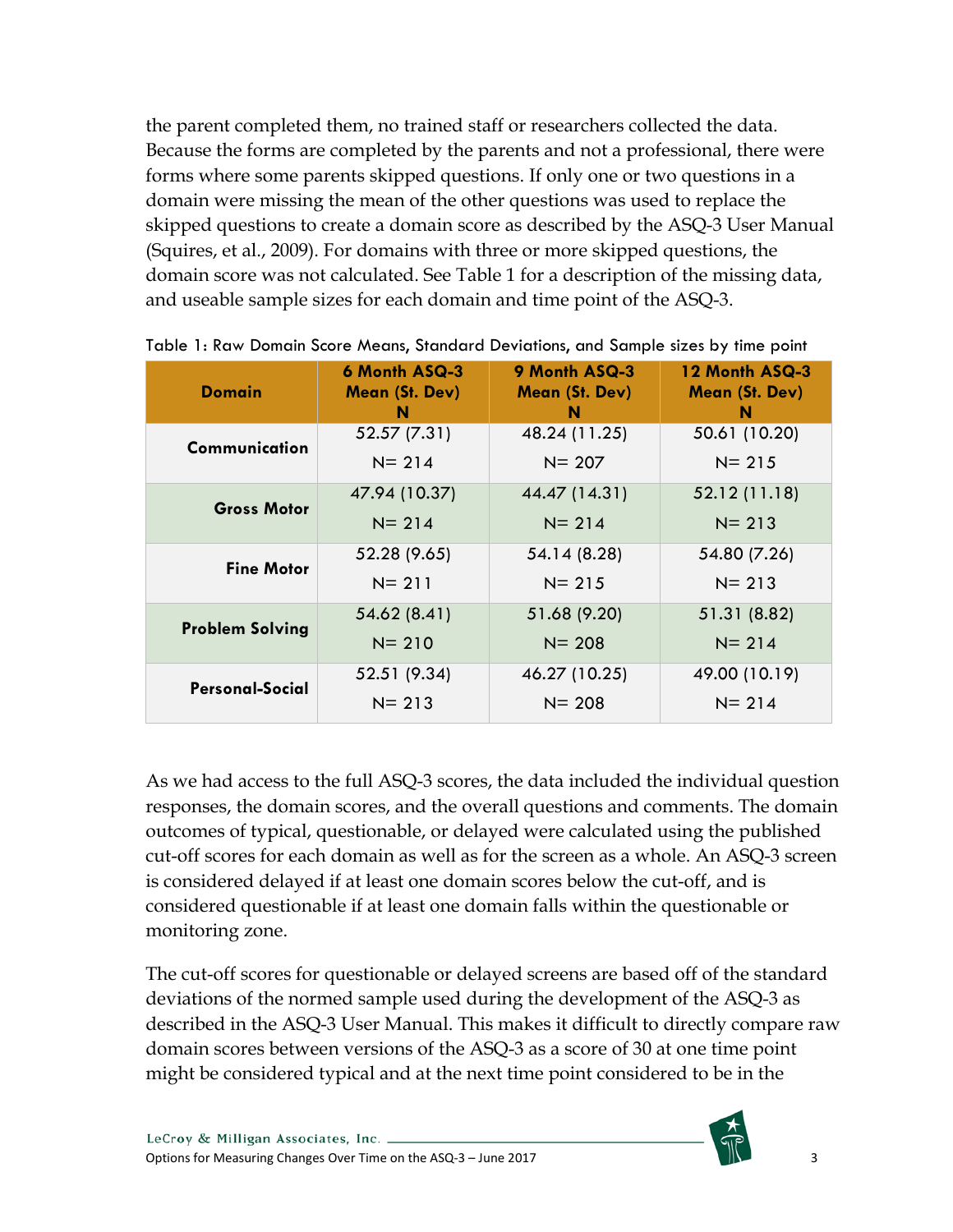questionable or delayed zone. Using the means and standard deviations for each ASQ-3 time period, standardized scores were created for each domain. These standardized scores were then used to look at differences in scores between ASQ-3 versions.

There are also six questions which remain the same between the 6 month and 9 month versions, and sixteen between the 9 month and 12-month version of the ASQ-3. The research team thought that it might be potentially useful to analyze the changes over time for individual questions. Hypothesizing that there should be a relationship between changes in individual question scores and domain outcomes, difference scores were calculated for these matching questions and the correlations between the difference and domain outcomes were compared.

The additional section of the ASQ-3 known as "Overall" has also not previously been reported on in published studies. The research team was interested in learning if the responses to the "Overall" section were related to the outcome of typical, questionable, or delayed as well as to specific domains. The responses to the "Overall" section of the ASQ-3 were compared between children with and without concerns using t-tests, and the relationship with the standardized scores within domains was reviewed with correlational analyses.

Two research questions guided this study:

- Primary research question: Can the ASQ-3 as it is used by home visitation programs be used to measure changes over time? Using the following:
	- o Screening outcomes of typical, questionable, or delayed;
	- o Standardized scores for each ASQ-3 domain; and
	- o Matching questions between versions.
- Secondary research question: Does the "Overall" section of the ASQ-3, a section not used for the determination of screening outcomes, provide additional useful information related to outcomes.

All analyses were conducted using SPSS version 22.

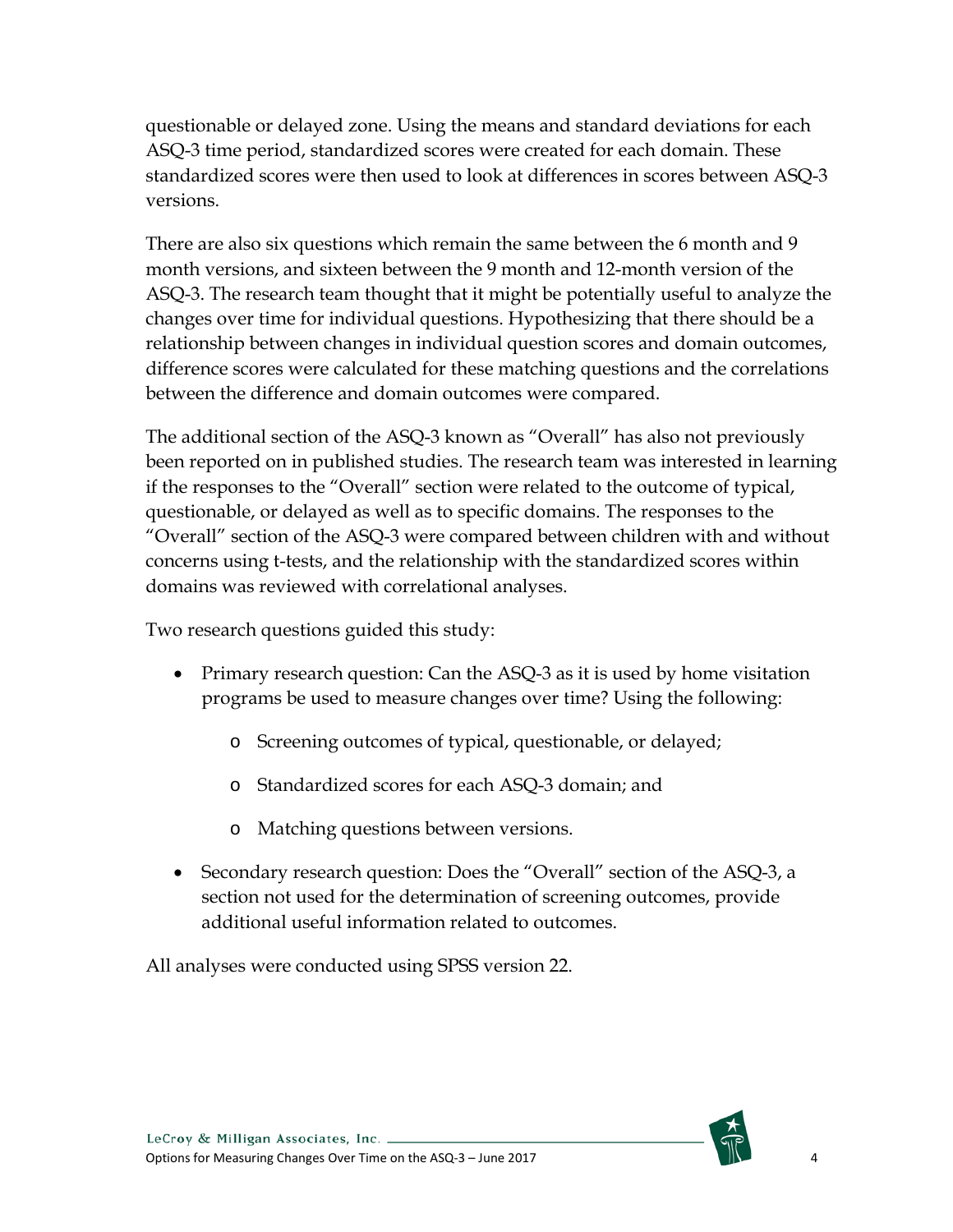## Results

### **ASQ-3 Cut-off Outcomes**

A child screens as typical, questionable, or delayed in each domain based on the cut-off scores provided in the ASQ-3 User Manual. If a child scores less than the referral cut-off score in one or more domains the ASQ-3 outcome is denoted as delayed and a referral for services is recommended (See Table 4.4 in the ASQ-3 User Manual for reference). If a child has no domains that score below the cut-off, but at least one is in the monitoring zone they ASQ-3 outcome is classified at questionable and additional monitoring is recommended. Using the ASQ-3 screening outcomes of typical, questionable, and delayed we analyzed the changes over time from 6 months to 9 and 12 months using chi-square analyses to determine distribution patterns and Spearman's Rho (non-parametric) correlations to observe potential relationships.

Eleven children had a delay in at least one ASQ-3 domain at 6 months. Of those 11 children:

- 3 had delays at both 9 and 12 months as well;
- 3 had delays at 9 months, but not at 12 months;
- 1 was questionable at both 9 and 12 months.
- 2 were questionable at 9 months, but were typical at 12 months; and
- 2 had delays at 12 months, but were questionable at 9 months.

Thirty additional children screened in as questionable on at least one domain at 6 months. Of those 30 children:

- 8 were found typical at 9 and 12 months;
- 7 remained questionable at both 9 and 12 months
- 7 remained questionable at 9 months, but were typical at 12 months;
- 2 showed delays at 9 months, but were typical at 12 months;
- 3 showed delays at 9 months, but were questionable at 12 months;
- 2 showed delays at 12 months, but were questionable at 9 months;
- 1 showed delays at both the 9 and 12 months times.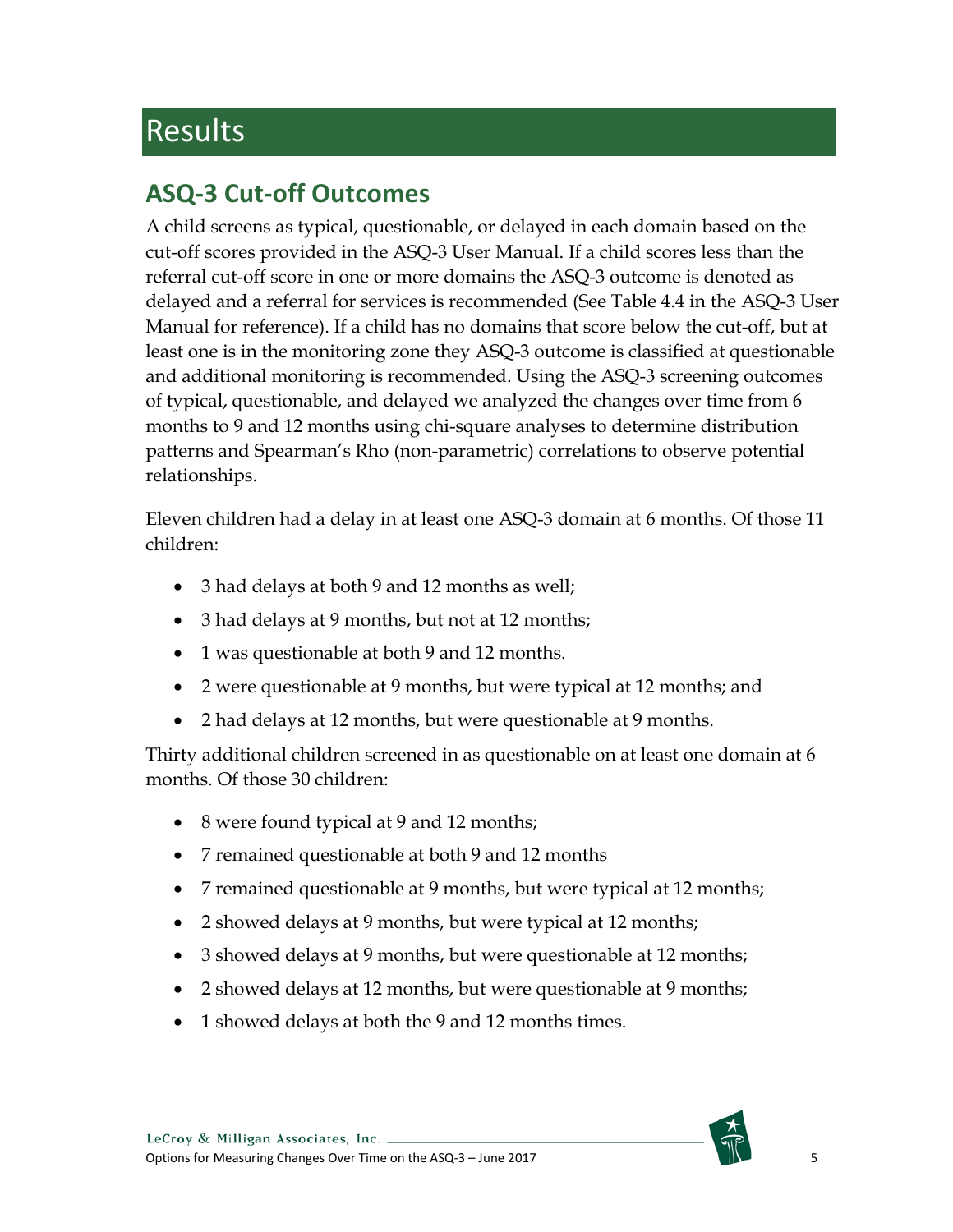An additional 7 children screened as delayed at 9 months. Of those 7 children:

- 3 continued to show delays at 12 months;
- 4 screened at typical at 12 months.

A total of 28 children screened as delayed at one of the 3 time points, 13% of the sample. Chi-square analyses were unable to show significant differences in distribution. The small number of children with delays make it difficult to interpret the meaningfulness of this observation, or to analyze differences within the specific domains of Communication, Gross Motor, Fine Motor, Problem Solving, and Personal-Social. However, correlational analyses do show that there is a relationship between the screening outcomes: Spearman's Rho = 0.466 between 6 and 9 months; 0.354 between 6 and 12 months; and 0.406 between 9 and 12 months all at p=0.000. Although this study was unable to identify trends in the distribution of screening outcomes, the statistically significant relationship between the screening outcomes at each time point suggests that it may be possible to use the screening outcomes for outcomes analyses in data where a sufficient number of children screen as delayed or questionable.

### **Standardized ASQ-3 Scores**

As discussed in the methods section above, the cut-off scores for questionable and delayed screening outcomes are different for each time point of the ASQ-3. Due to this difference, it is not appropriate to directly compare the raw scores across ASQ-3 administrations. Standardized scores were created for each domain so that comparisons could be made between the different ASQ-3 versions. In order to determine trends over time from the 6 month to the 9 month to the 12-month administration of the ASQ-3, repeated measures analyses were conducted.

The repeated measures analyses were found to be significant for all domains except for Personal-Social. This indicates that there are statistically significant differences between the time points, however, the differences are not necessarily linear. The ASQ-3 Communication domain has a peak at 9 months, Gross Motor and Fine Motor have valleys at 9 months compared to the 6 and 12 month scores, while the Problem Solving and Personal-Social show a downward slope from 6 to 9 to 12 months. This indicates that developmental changes over time follow different pattern for each domain. The standardized scores provide sufficient information to be able to determine changes over time through repeated measures or pairwise comparisons. However, based on the differential patterns for each domain, it is recommended that domain specific analyses are conducted. The means and standard deviations for each domain along with the F-statistic are listed in Table 2.

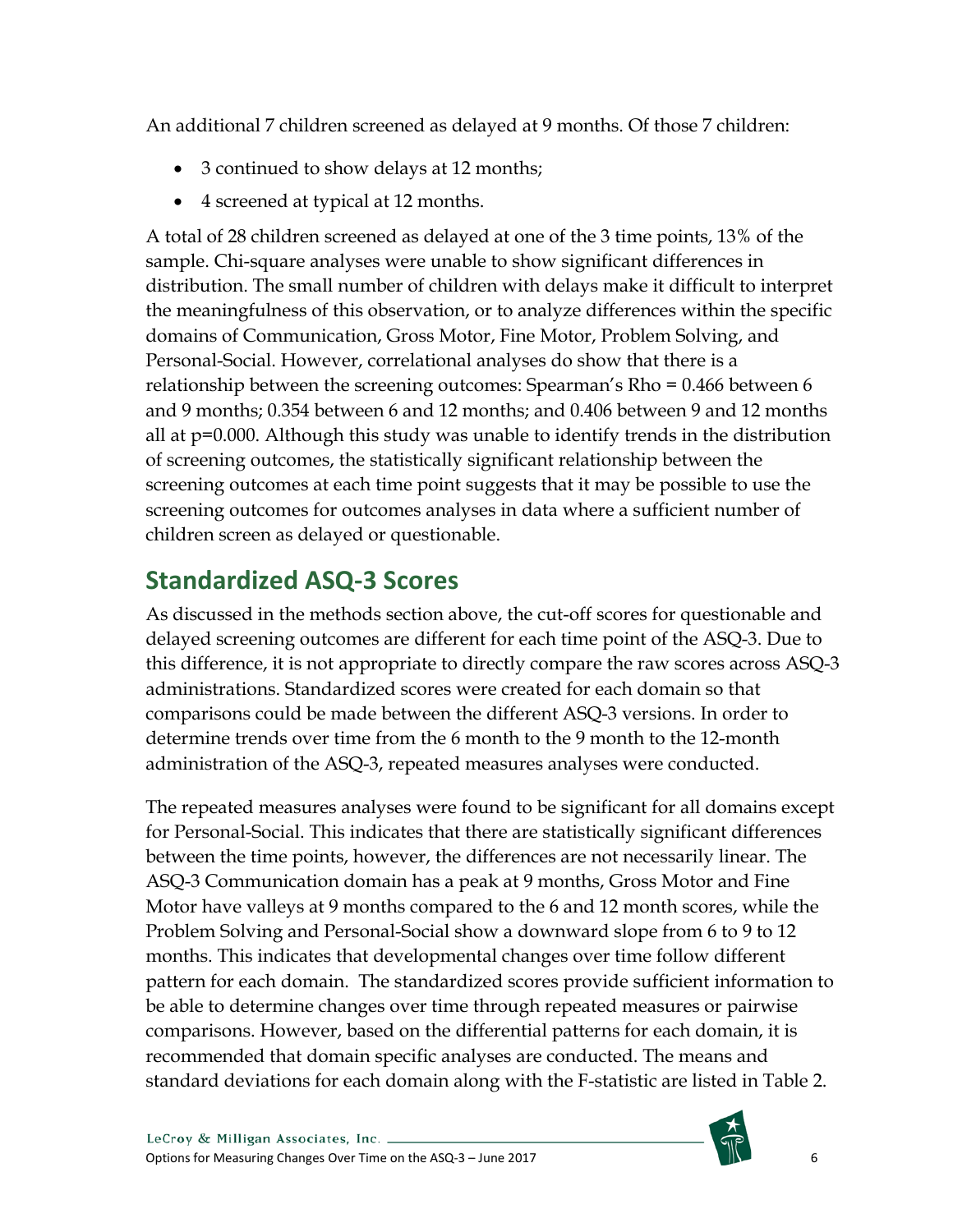| <b>Domain</b>          | Mean     | <b>Standard Deviation</b> | <b>Outcome</b>                |
|------------------------|----------|---------------------------|-------------------------------|
| Communication          |          |                           |                               |
| 6 month                | 0.369    | 0.744                     |                               |
| 9 month                | 0.784    | 0.915                     | F $(2, 204)=19.911$ , p=0.000 |
| 12 month               | 0.534    | 0.743                     |                               |
| <b>Gross Motor</b>     |          |                           |                               |
| 6 month                | 0.195    | 0.881                     |                               |
| 9 month                | $-0.167$ | 0.992                     | F (2, 209)=24.316, p=0.000    |
| 12 month               | 0.156    | 0.790                     |                               |
| <b>Fine Motor</b>      |          |                           |                               |
| 6 month                | 0.291    | 0.792                     |                               |
| 9 month                | 0.168    | 0.794                     | F $(2, 207)=3.114$ , p=0.047  |
| 12 month               | 0.286    | 0.823                     |                               |
| <b>Problem Solving</b> |          |                           |                               |
| 6 month                | 0.374    | 0.739                     |                               |
| 9 month                | 0.213    | 0.843                     | F $(2, 201)=5.477$ , p=0.005  |
| 12 month               | 0.189    | 0.817                     |                               |
| <b>Personal-Social</b> |          |                           |                               |
| 6 month                | 0.371    | 0.814                     |                               |
| 9 month                | 0.332    | 0.868                     | F (2, 204)=0.765, p=0.467     |
| 12 month               | 0.287    | 0.834                     |                               |

#### Table 2: Standardized ASQ-3 Scores Means and Standard Deviations by Month

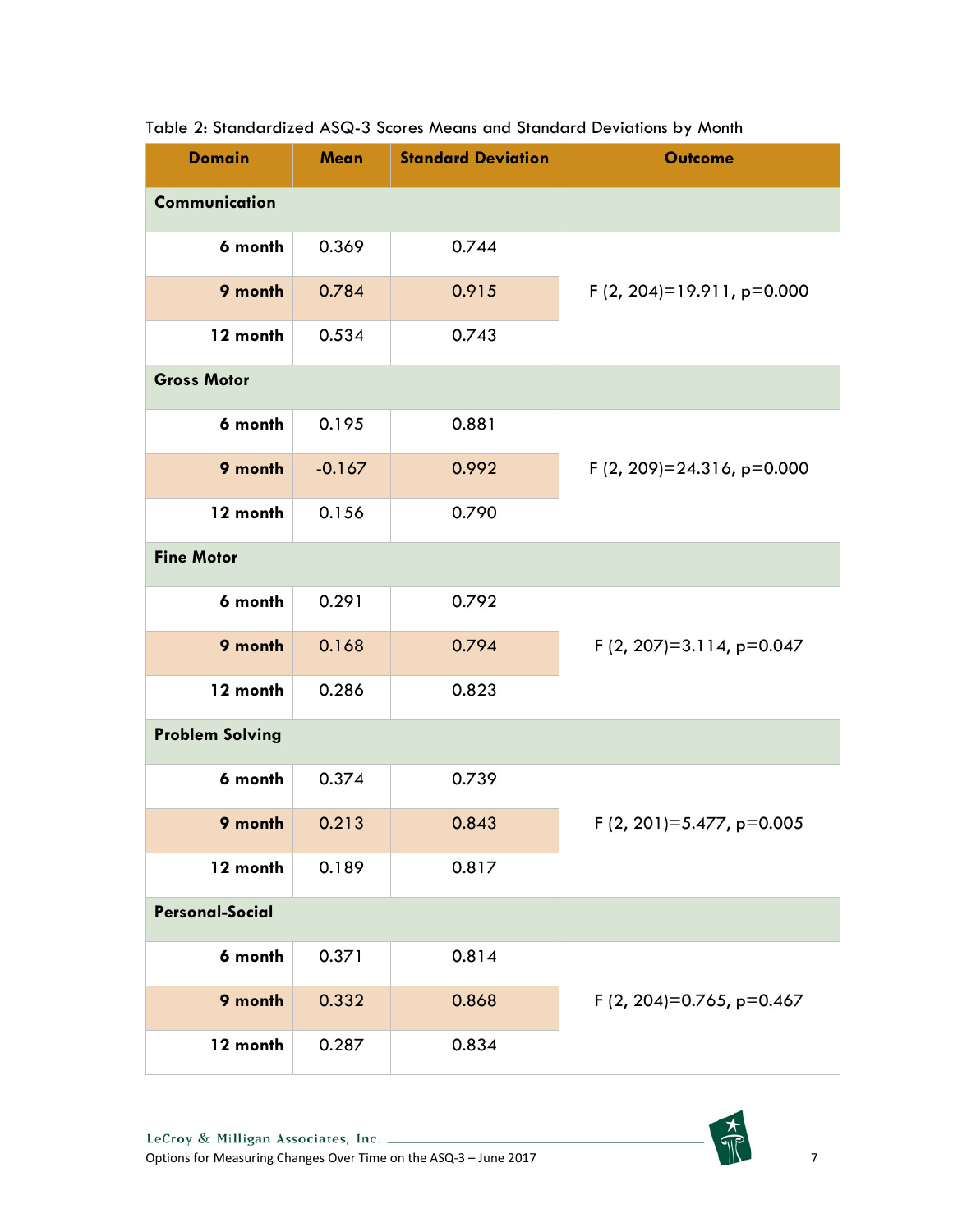### **Matching Questions**

Having access to the individual question scores allowed for an additional analysis to be conducted to determine if questions that remained the same between versions of the ASQ-3 had a relationship to the screening outcomes and could possibly be used to provide additional information about a child's developmental growth over time. Six questions remain the same from 6-month version of the ASQ-3 to the 9 month version, as well 16 different questions that remain the same from the 9 month to the 12-month version. No questions are the same during all three time periods.

Three different analyses were conducted to determine if the raw difference between scores on questions asked at two time points could be used to show changes. First paired sample t-tests were used to determine significant differences between the two time points for each question. All of the question pairs were found to have statistically significant differences. The results are shown in Table 3.

The second analysis used independent samples t-tests to compare differences between children who screened as typical versus those that screened as questionable or delayed. Ten of the questions were significantly different between the two groups. The results of the statistically significant differences are shown in Table 4.

The final analysis looked at the relationship between the difference scores on the matching questions and if the ASQ-3 was determined to be typical, questionable, or delayed for the corresponding domain at the second time period. Spearman Rho correlation coefficients were found to be statistically significant for four question pairs:

- Communication at 9 and 12 months for "Does your baby say three words, such as "Mama," "Dada," and "Baba"? (Spearman's Rho = 0.173, p=0.013)
- Gross Motor at 9 and 12 months for "Does your baby walk beside furniture while holding on with only one hand?" (Spearman's Rho =  $0.171$ , p= $0.012$ )
- Fine Motor at 6 and 9 months for "Does your baby pick up a small toy with only one hand?" (Spearman's Rho =  $-0.165$ , p= $0.017$ )
- Problem Solving at 9 and 12 months for "While holding a small toy in each hand, does your baby clap the toys together?" (Spearman's Rho = -0.188, p=0.007)

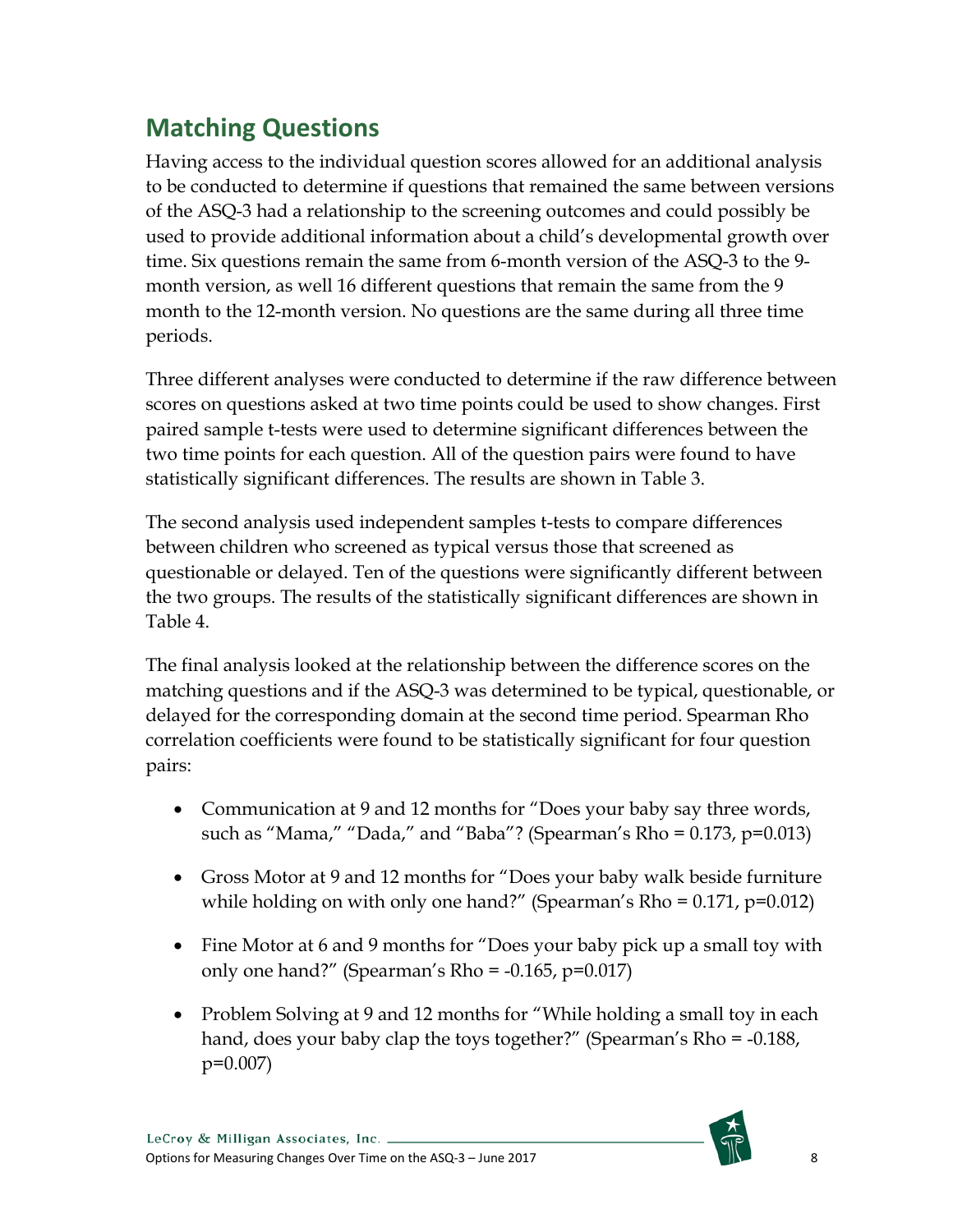|                                                                                                                                                  | <b>Mean</b> | <b>Standard</b><br><b>Deviation</b> | ŧ         | df  | p     |
|--------------------------------------------------------------------------------------------------------------------------------------------------|-------------|-------------------------------------|-----------|-----|-------|
| Does your baby make sounds like "da,", "ga," "ka," and "ba"? 6 to 9 month                                                                        | $-2.1117$   | 4.2233                              | $-7.176$  | 205 | 0.000 |
| If you copy the sounds your baby makes, does your baby repeat the same sounds<br>back to you? 6 to 9 month                                       | $-2.0146$   | 4.0958                              | $-7.060$  | 205 | 0.000 |
| Does your baby make two similar sounds like "ba-ba," "da-da," or "ga-ga"? 9 to<br>12 month                                                       | $-0.7282$   | 2.4101                              | $-4.336$  | 205 | 0.000 |
| If you ask your baby to, does he play at least one nursery game even if you don't<br>show him the activity yourself? 9 to 12 month               | $-1.4078$   | 3.9458                              | $-5.121$  | 205 | 0.000 |
| Does your baby follow one simple command, such as ""Come here," "Give it to<br>me," or "Put it back," without your using gestures? 9 to 12 month | $-1.8841$   | 3.9198                              | $-6.915$  | 206 | 0.000 |
| Does your baby say three words, such as "Mama," "Dada," and "Baba"? 9 to 12<br>month                                                             | $-2.4146$   | 4.4169                              | $-7.827$  | 204 | 0.000 |
| If you hold both hand just to balance your baby, does she support her own weight<br>while standing? 6 to 9 month                                 | $-0.6103$   | 2.5887                              | $-3.441$  | 212 | 0.001 |
| While holding onto furniture, does your baby bend down and pick up a toy from<br>the floor and then return to a standing position? 9 to 12 month | $-3.5514$   | 4.5455                              | $-11.429$ | 213 | 0.000 |
| While holding onto furniture, does your baby lower himself with control (without<br>falling or flopping down)? 9 to 12 month                     | $-3.4742$   | 4.3595                              | $-11.631$ | 212 | 0.000 |
| Does your baby walk beside furniture while holding on with only one hand? 9 to<br>12 month                                                       | $-4.8592$   | 4.6306                              | $-15.315$ | 212 | 0.000 |
| Does your baby pick up a small toy with only one hand? 6 to 9 month                                                                              | $-0.6161$   | 2.0353                              | $-4.397$  | 210 | 0.000 |
| After one or two tries, does your baby pick up a piece of string with her first<br>finger and thumb? 9 to 12 month                               | $-0.6338$   | 2.8229                              | $-3.277$  | 212 | 0.001 |
| Does your baby pick up a crumb or Cheerio with the tips of his thumb and a<br>finger? 9 to 12 month                                              | $-0.9155$   | 2.6569                              | $-5.029$  | 212 | 0.000 |
| Does your baby put a small toy down, without dropping it, and then take her<br>hand off the toy? 9 to 12 month                                   | $-1.6667$   | 4.1113                              | $-5.916$  | 212 | 0.000 |
| Does your baby pass a toy back and forth from one hand to the other? 6 to 9<br>month                                                             | $-1.4706$   | 3.6191                              | $-5.804$  | 203 | 0.000 |
| While holding a small toy in each hand, does your baby clap the toys together? 9<br>to 12 month                                                  | $-1.4493$   | 3.7295                              | $-5.591$  | 206 | 0.000 |
| Does your baby poke at or try to get a crumb or Cheerio that is inside a clear<br>bottle? 9 to 12 month                                          | $-2.0773$   | 4.4649                              | $-6.694$  | 206 | 0.000 |
| After watching you hide a small toy under a piece of paper or cloth, does your<br>baby find it? 9 to 12 month                                    | $-1.4010$   | 3.6826                              | $-5.473$  | 206 | 0.000 |
| While your baby is on her back, does she put her foot in her mouth? 6 to 9 month                                                                 | $-1.0386$   | 3.8489                              | $-3.883$  | 206 | 0.000 |
| When you hold out your hand and ask for her toy, does your baby offer it to you<br>even if she doesn't let go of it? 9 to 12 month               | $-2.5962$   | 4.3395                              | $-8.628$  | 207 | 0.000 |
| When you dress your baby, does he push his arm through a sleeve once his arm<br>is started in the hole of the sleeve? 9 to 12 month              | $-1.2379$   | 4.5582                              | $-3.898$  | 205 | 0.000 |
| When you hold out your hand and ask for her toy, does your baby let go of it into<br>your hand? 9 to 12 month                                    | $-3.8164$   | 5.0411                              | $-10.892$ | 206 | 0.000 |

#### Table 3: Comparisons Between ASQ-3 Matching Questions

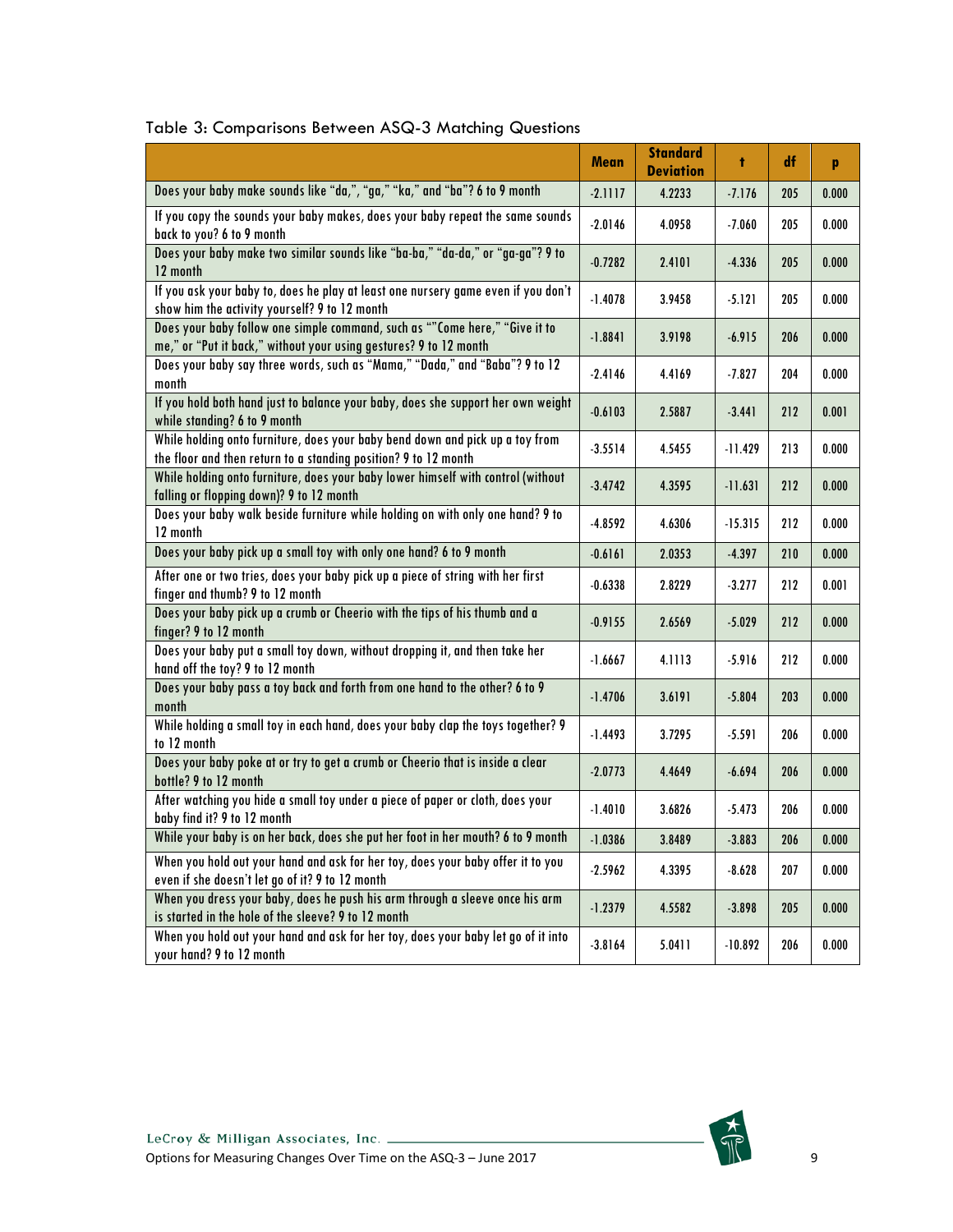| <b>Similar question differences by concerns</b>                                                          |                            |                  | <b>Mean</b> | Std.<br><b>Deviation</b> | t(df), p (2-tailed)                 |
|----------------------------------------------------------------------------------------------------------|----------------------------|------------------|-------------|--------------------------|-------------------------------------|
| Does your baby make sounds like "da,", "ga," "ka," and "ba"?                                             | <b>Typical</b>             | 108              | 1.574       | 3.529                    |                                     |
| Difference from 6 to 9 months                                                                            | Questionable or<br>Delayed | 98               | 2.704       | 4.825                    | $t(176.3) = -1.902,$<br>$p = 0.059$ |
| Does your baby follow one simple command, such as "" Come                                                | <b>Typical</b>             | 109              | 1.009       | 3.102                    |                                     |
| here," "Give it to me," or "Put it back," without your using<br>gestures? Difference from 9 to 12 months | Questionable or<br>Delayed | 98               | 2.857       | 4.484                    | $t(170.1) = -3.412,$<br>$p=0.001$   |
| While holding onto furniture, does your baby bend down and                                               | <b>Typical</b>             | 113              | 1.770       | 3.655                    |                                     |
| pick up a toy from the floor and then return to a standing<br>position? Difference from 9 to 12 months   | Questionable or<br>Delayed | 101              | 5.545       | 4.631                    | $t(189.8) = -6.565$<br>$p = 0.000$  |
| While holding onto furniture, does your baby lower himself                                               | <b>Typical</b>             | 113              | 1.947       | 3.370                    |                                     |
| with control (without falling or flopping down)? Difference from<br>9 to 12 months                       | Questionable or<br>Delayed | 100              | 5.200       | 4.710                    | $t(176.9) = -5.730$<br>$p = 0.000$  |
| Does your baby walk beside furniture while holding on with                                               | <b>Typical</b>             | 112              | 3.973       | 4.657                    |                                     |
| only one hand? Difference from 9 to 12 months                                                            | Questionable or<br>Delayed | 101              | 5.842       | 4.420                    | $t(211.0) = -2.995$<br>$p = 0.003$  |
| Does your baby pick up a small toy with only one hand?                                                   | <b>Typical</b>             | $\overline{111}$ | 0.270       | 1.321                    |                                     |
| Difference from 6 to 9 months                                                                            | Questionable or<br>Delayed | 100              | 1.000       | 2.562                    | $t(144.6) = -2.558$<br>$p = 0.012$  |
| After one or two tries, does your baby pick up a piece of string                                         | <b>Typical</b>             | 112              | 0.223       | 1.558                    |                                     |
| with her first finger and thumb? Difference from 9 to 12<br>months                                       | Questionable or<br>Delayed | 101              | 1.089       | 3.715                    | $t(131.3) = -2.176$<br>$p = 0.031$  |
| Does your baby pick up a crumb or Cheerio with the tips of his                                           | <b>Typical</b>             | 112              | 0.402       | 1.521                    |                                     |
| thumb and a finger? Difference from 9 to 12 months                                                       | Questionable or<br>Delayed | 101              | 1.485       | 3.431                    | $t(134.8) = -2.925$<br>$p = 0.004$  |
| After watching you hide a small toy under a piece of paper or                                            | <b>Typical</b>             | 109              | 0.826       | 2.928                    |                                     |
| cloth, does your baby find it? Difference from 9 to 12 months                                            | Questionable or<br>Delayed | 98               | 2.041       | 4.298                    | $t(168.5) = -2.351$<br>$p = 0.020$  |
| While your baby is on her back, does she put her foot in her                                             | <b>Typical</b>             | 108              | 0.463       | 3.521                    |                                     |
| mouth? Difference from 6 to 9 months                                                                     | Questionable or<br>Delayed | 99               | 1.667       | 4.103                    | $t(194.0) = -2.255$<br>$p = 0.025$  |
| When you hold out your hand and ask for her toy, does your                                               | <b>Typical</b>             | 109              | 1.743       | 3.560                    | $t(177.3) = -2.988$                 |
| baby offer it to you even if she doesn't let go of it? Difference<br>from 9 to 12 months                 | Questionable or<br>Delayed | 99               | 3.535       | 4.910                    | $p = 0.003$                         |

Table 4: Comparisons Between ASQ-3 Matching Questions by Screening Outcome

The paired questions provide a way to differentiate between changes over time on specific developmental questions and may provide insight into specific areas of child development outcomes. However, only 4 of the 22 pairs analyzed shows statistically significant relationships with domain outcomes of the later time period.

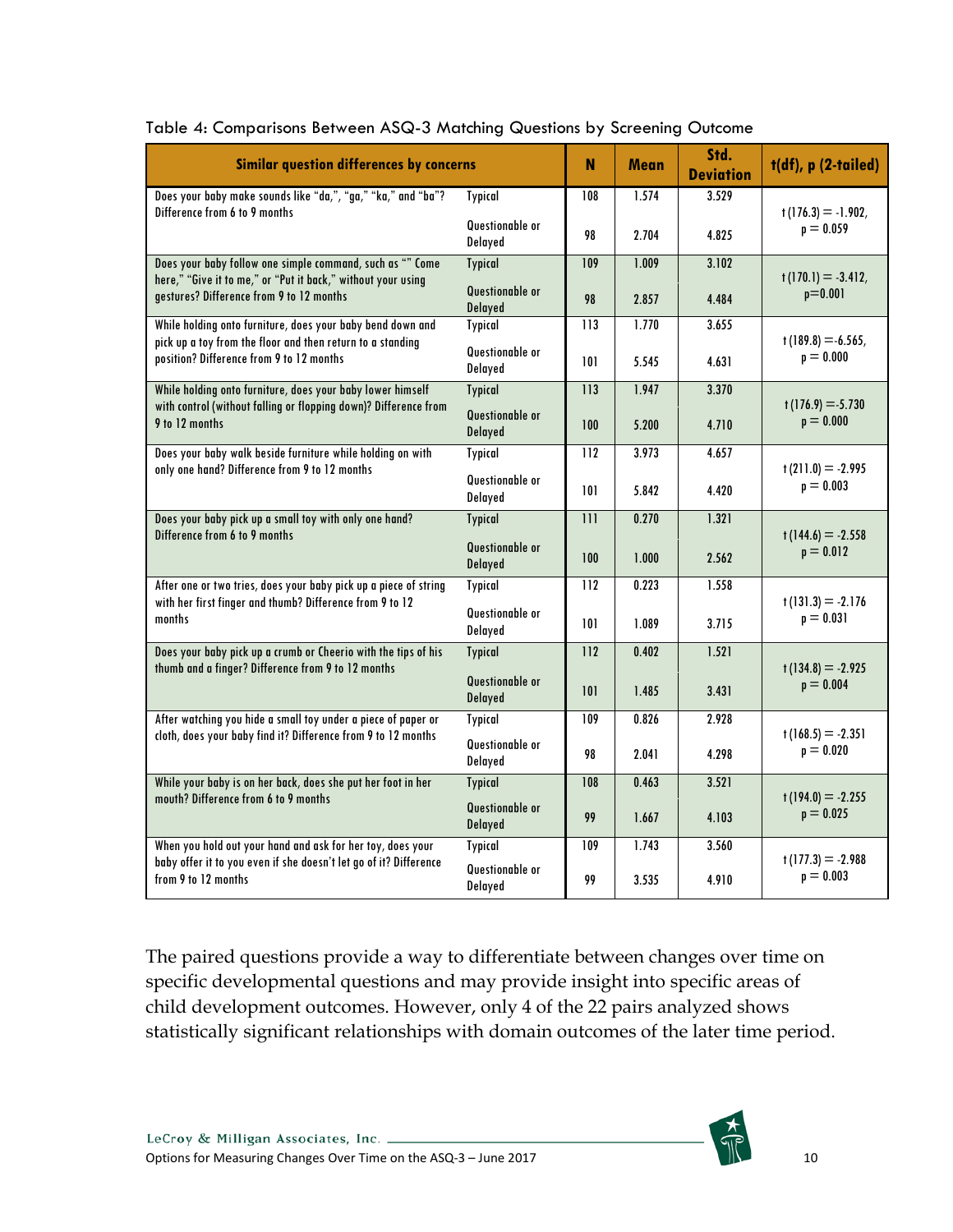### **Overall Questions**

The usefulness of the "Overall" questions to determine outcomes was the secondary question in this study. In order to determine the potential usefulness of the "Overall" questions, the distribution of Yes/No responses within the ASQ-3 screening outcome of typical, questionable, or delayed was analyzed using chisquared analyses. At each of the three ASQ-3 time points very few parents responded with answers that might indicate an issue or concern. However, two questions showed statistically significant differences in distributions:

- When you help your baby stand, are his feet flat on the surface most of the time? At 6 months:  $\chi = 10.967$ ,  $p = 0.004$ . At 9 months:  $\chi = 9.197$ ,  $p = 0.010$ . At 12 months:  $\chi = 16.933, p = 0.000$ .
- Does anything about your baby worry you? At 9 months  $\chi = 6.149$ ,  $p =$ 0.046. At 12 months:  $\gamma = 14.871$ ,  $p = 0.001$

Children that screened as delayed had more parents indicate that the child's feet were not flat when standing, and expressed more concerns in the "Overall" questions. However, the written comments that accompany these questions were not consistently completed by parents. For the parents who did respond the answer to "feet flat on the floor" was most commonly indicating that the baby was standing on their toes. For the question on worry, the answers ranged from concerns about behavior and fussiness, to recent illness, to issues with walking or crawling. These two questions appear to have a strong relationship to the screening outcome; however, the quality of the comments is inconsistent and may not provide sufficient information to guide decision making or determine outcomes.

### **Limitations**

There are several limitations to this study. The small number of children screened as delayed made analyses difficult to find statistically significant. A larger sample of children that includes a greater number of children screened as delayed is necessary for sufficient power to be able to determine differences using the screening outcomes of typical, questionable, or delayed. The comment sections in the "Overall" questions were also not consistently completed by parents, or provided little useful additional information.

This study also does not include a control group. All children within this study had been participating in Healthy Families Arizona services so there is no counterfactual.

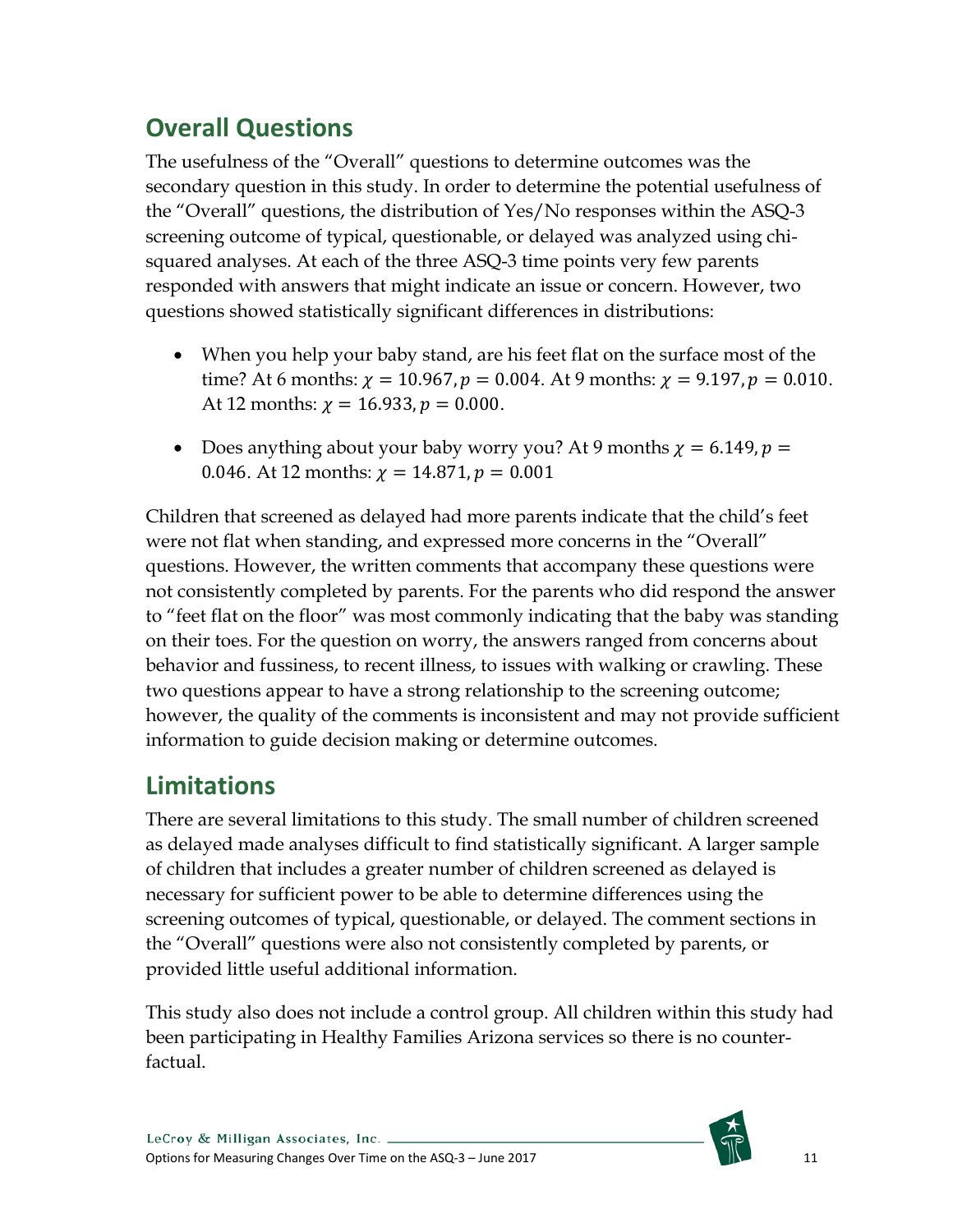#### **Summary**

Using the ASQ-3 screening outcomes of typical, questionable, and delayed alone may be limited in showing developmental changes over time. The reason for this is two-fold:

- There are few children that fall within the delayed and monitoring zones and there is a lot of fluctuation over time at least at the 6, 9, and 12 month ASQ-3. More distal comparisons may be more useful, and might provide additional options for future studies.
- The standardized scores appear to be a more useful measure of change over time within the specific developmental domains. An advantage of the standardized scores is that they give a more accurate indication of the extent of delays when delays are present. The standardized scores may be useful for tracking developmental progress over multiple time points.

The matched questions between ASQ-3 versions do show differences over time so may be useful for looking at specific questions within a developmental domain. For example, if a home visitation program has been working with a family on a specific fine motor skill such as having the child pick up a string, the matching question on the 9 and 12 month ASQ-3 could be used to determine the success of that intervention. However, caution is advised in using the matched questions for overall changes as only 4 of the 22 paired questions analyzed showed significant relationships with ASQ-3 screening outcomes.

Finally, for the "Overall" questions, two questions appear to be related to the screening outcomes. However, the qualitative comments are inconsistent and may not provide additional useful information. Further research into the usefulness of "Overall" question section and parental comments is recommended.

Based on the findings of this study, the ASQ-3 appears to be useful for tracking a child's developmental changes over time. The results of the study suggest that obtaining the ASQ-3 domain raw scores and converting them to standardized scores provides the best option for analysis. However, the statistically significant correlational relationships for the screening outcomes indicates that they may also be used to make more global statements about change over time.